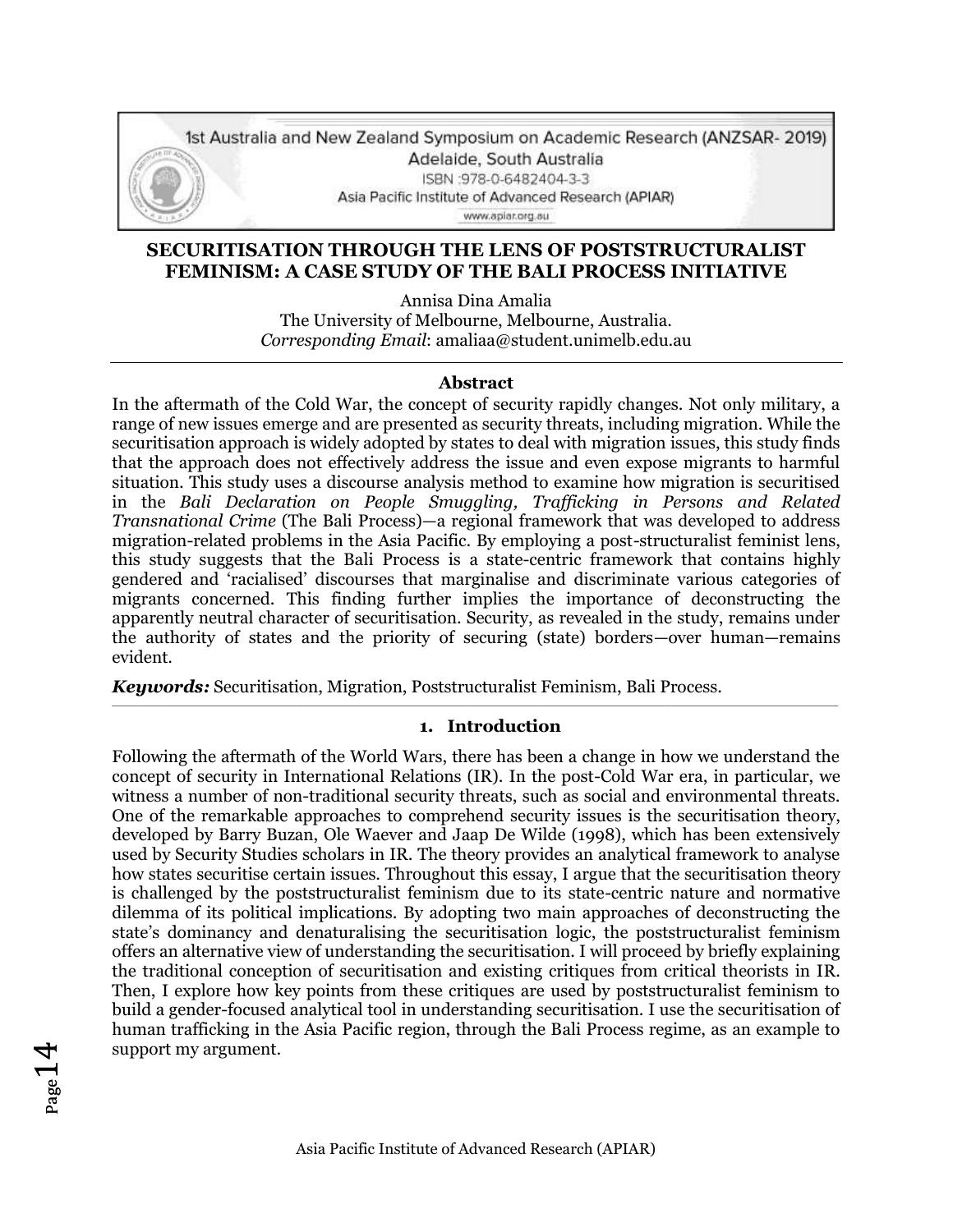# **2. Traditional Vis-a-Vis Critical Understanding of Securitisation**

Securitisation is a prominent political theory in IR scholarship. Although it has been a subject to debate, the theory—which is developed by the Copenhagen school—has been extensively discussed by scholars, ranging from traditional security studies to critical theory proponents to explain and criticise a number of securitisation strategies adopted by international actors. In general, securitisation is a more extreme version of politicisation of issues. If there is a certain issue that is seen and discursively presented as an existential threat towards a certain referent object, securitising actors can employ a political strategy which is beyond the 'normal' or usual political procedures. This strategy can be justified by obtaining a certain degree of support from a significant audience (Buzanet al, 1998, pp. 23-6).

A number of scholars apply this securitisation theory to make sense of and problematise various securitisation practices across the countries. Ibrahim (2005), for instance, explores how migration (existential threat) is securitised by Canadian government (securitising actor) to protect Canadian people (referent object) through discursive practices in Canada's immigration legislation. Another example is the research undertaken by Emmers (2003) which investigates the securitisation of transnational crimes in the Southeast Asian countries which is also related to the human migration issue. Watson (2011) also discusses how the humanitarianism agenda is perceived as a process of securitisation during the 2004 Indian Ocean tsunami to authorise a number of humanitarian immediate measures.

Despite the enormous number of applications of securitisation, critiques towards the theory exist, mostly within the critical security studies. According to Buzan and Hansen (2009, p. 215), critical theorists mainly problematise the state- and elite-centric and politically passive characters of the securitisation theory. Knudsen (2001, p. 362) supports this argument by highlighting the tendency of the theory to acknowledge the state as the main referent object of security. Peoples and Vaughan-Williams (2010, p. 86) also contends that the securitisation theory development legitimises what naturally counts as a security threat and that it resists to deepen the security to the individual level. Another critique comes from Aradau (2004, p. 398) who disputes the claim of 'analytical' feature of the securitisation theory and emphasises the negative political implication of the theory application.

This nuanced understanding of securitisation might be useful to examine a political action. However, this understanding seems to inadequately portray the gender relations that potentially have implications on securitisation. The erasure of gender analysis in securitisation is similar to the gender-neutral production of foreign policy which can hinder the complex and comprehensive picture of women's subordination (Archilleos-Sarll 2018, 36). Hence, the following section will discuss the key critiques of post-structuralist feminism in IR and how the intersection between feminism and critical theories offers a more advanced approach to securitisation.

# **3. Poststructuralist Feminism and Revisited Notions of Securitisation**

Feminism is a notable approach along with other variants of critical theories within the IR scholarship. Feminist scholars, have criticised the study of International Relations which they regard 'malestream' (Youngs 2004; Runyan & Peterson, 2014). According to Whitworth (1994), studying gender within the realm of International Relations means examining the complex relations, not only between women and men but also between masculinity and femininity and their interplay within the society. Despite the diverse strands of feminism, Hansen (2014, p. 15) notes that prominent feminist theories agree on the importance of deconstructing the nature of the state, where the division of public and private spheres—links to the division of masculinity and femininity—can be observed. Through this process, we can understand not only that women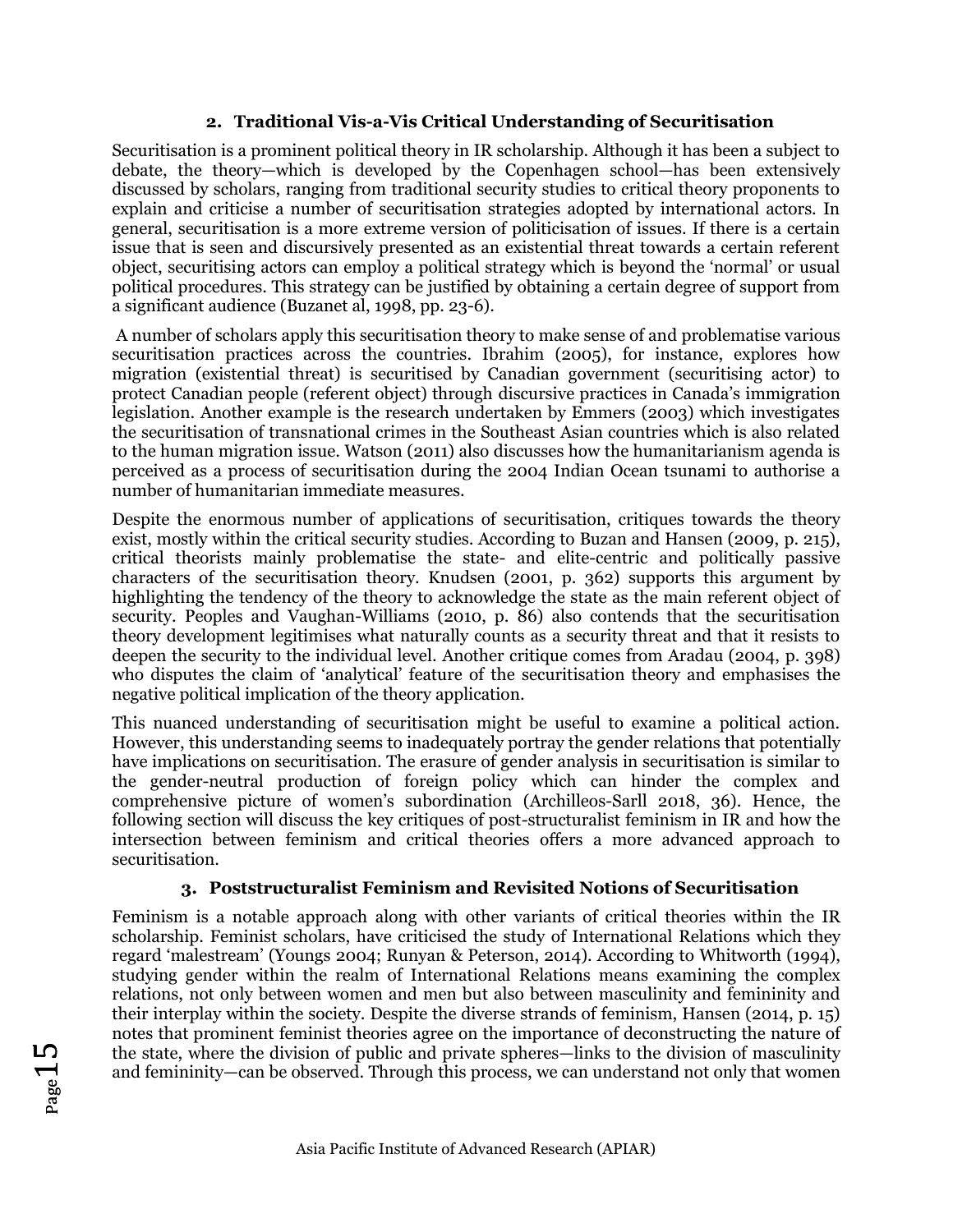and femininity are systematically marginalised and devalued but also how these marginalization and devaluation are accepted as 'natural' in global politics.

The poststructuralist feminism, like other poststructuralist approaches in various disciplines, are interested in studying texts and discourses. They utilise these techniques of textual analysis to uncover the gendered nature of IR. According to Walker (1992), discursive structures as systems of differences provide a comprehension about what 'masculinity' means through its relation to 'femininity'. In this regard, poststructuralist feminism asserts that there is no extradiscursive 'biological gender' which is separated from the social construction of femininity and masculinity (Hansen 2014, p. 21). However, as Stern (2016, p. 36) argues, the analysis also engages with the social and political contexts in which the discourses are produced. Poststructuralist feminism in IR, therefore, investigates how the world is represented and uncover how certain objects are silenced, besides questioning the gender neutrality in those representations (Stern, 2016).

In regard to securitisation, I focused on two main approaches of poststructuralist feminism that draw on the critical theorists' arguments in the previous section. The first approach is to challenge the state-centric understanding of securitisation which appears to undermine other including women—referent objects. Stern (2016) notes that poststructuralist feminism takes into account the marginalised/feminised referent objects, particularly women. She also reveals that women's security is usually privatised, marginalised or silenced, and that it is treated differently from that of men's. Thus, an application of the securitisation theory should attempt to deconstruct the 'masculine' character of the state as the key securitising actor, its legitimate power to monopoly the securitisation process and how they both marginalised/feminise other security objects. The second approach is related to the political implication of the securitisation theory. As Charrett (2007) affirms, securitisation exhibits a normative dilemma since it replicates dominant subjectivities in which security is accepted as a truth and a neutral concept—reinforcing the realist logic of security. It will then legitimise a 'negative' application of securitisation. Henceforth, poststructuralist feminism questions this 'neutrality'.

To further understand how poststructuralist feminism challenge and offer an alternative application of securitisation, I briefly discussed the securitisation of human trafficking in the Asia Pacific region through the discursive power of the *Bali Declaration on People Smuggling, Trafficking in Persons and Related Transnational Crime* (known as the Bali Process). There are two main themes within this Bali Process's main document that can be examined through both poststructuralist feminism's approaches as outlined above. First, the Bali Process extensively uses the discourse of human trafficking as a problem of 'illegal' migration. The illegality which is stressed by the Bali Process is a masculine and powerful idea to present the human trafficking as an existential threat for 'local people' in the Asia Pacific region. Second, there is a strategy of 'restructuring the countries of migration' in which the 'responsibility-transfer' discourse is recurringly reinforced. This strategy is used to assert that the 'illegal migration', as the key cause of human trafficking, should be addressed by the migrants' countries of origin.

# **3.1 The Notion of 'Illegal' Migration: Protecting the Citizens or the Borders?**

'Ministers acknowledged the human rights dimensions of the problems of people smuggling and trafficking in persons, particularly women and children, and underlined that illegal movements were growing in scale and complexity worldwide, including in the Asia Pacific Region.' (The Bali Process 2002, p. 1)

The Bali Process's document begins with emphasising the dangers the trafficking poses to the vulnerable group of people, namely women and children, and linking the criminal practices to the 'illegal' migration. At a glance, one can sympathise with this narration as it portrays human as the referent object. However, the document afterwards indicates the fear towards the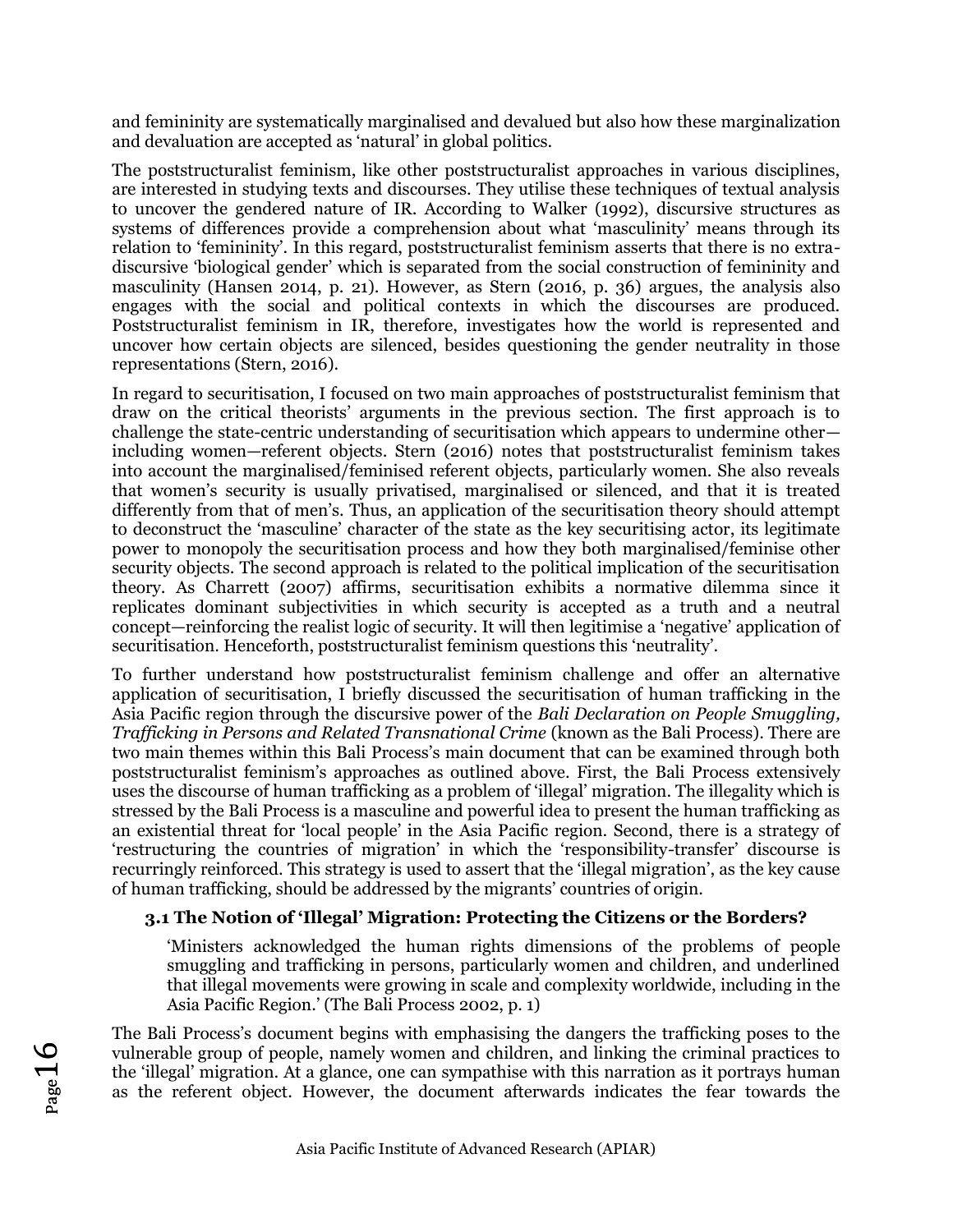violation of sovereignty and border security by the 'illegal' migrants. Hence, this fear legitimises the states as the securitising actors to impose a sovereignty-focused protection measures.

'Ministers shared the view that these flows were creating significant political, economic, social and security challenges, and that journeys were undertaken without respect for either national sovereignty or borders.' (The Bali Process 2002, p. 1)

'Ministers agreed that cooperation should be based on an acknowledgment that each State had a sovereign right and legitimate interest to develop and implement its own laws to address people smuggling and trafficking in persons...' (The Bali Process 2002, p. 3)

The above sentences suggest not only that the state's security narration is more dominant than the human rights aspect—as the document contains more referrals to border security—but also that the marginalised/feminised narrations of women's and children' security as referent objects are employed to mobilise supports from wider audience/people. Furthermore, these narrations also underpin the state-centric interests and strategy to counter human trafficking as a problem of 'illegal' migration. The states' monopoly of power in security sector seems to ease this securitisation process.

Drawing on the first approach of poststructuralist feminism, the framing of human trafficking issue as an 'illegal' migration problem and the 'legitimate' position of states to address the problem lead to two gendered implications. First, they obscure the link between border security and protection of women and children as the victims. As Aradau (2008, p. 22) states, almost all discourses on trafficking worldwide include the element of 'moving across borders'. Therefore, counter-trafficking measures are implemented to reduce 'illegal' migration. It implies that intraborders trafficking which also encompasses a range of exploitative practices tend to not be securitised. Lobasz's (2009) research supports this argument in which she finds that focus on state's security leaves the importance of victim protection aside. Second, they enhance the masculine logic of states as the protectors. The feminised portrayal of women and children as passive and helpless victims (Hyndman & Giles 2011, 374) of 'illegal' migration bolsters states' duty to provide protection. Therefore, it legitimises the support and resources that should be obtained by states in order to provide that protection.

Moving on to the second approach, this feminist strategy to deconstruct the seemingly neutral character of securitisation can reduce the risk of legitimising negative securitisation. As mentioned above, the state-centric feature of counter-trafficking measures in the Bali Process might disregard the other silenced security objects. However, with the traditional understanding of securitisation, the rationalist/realist logic of 'securitising actors are authorised to securitise a certain existential threat to the referent object' are deemed neutral. Henceforth, this process is seen as 'politics as usual' in which the problematisation of the state's security conception and action are not necessary. Employing poststructuralist feminism lens, in contrast, means revealing what really matters beyond that 'neutral' securitisation. In case of the Bali Process above, for example, one can question why 'illegal' migration is perceived as a threat and what the implications are. Therefore, a deeper analysis of what states' political actions signify can be developed.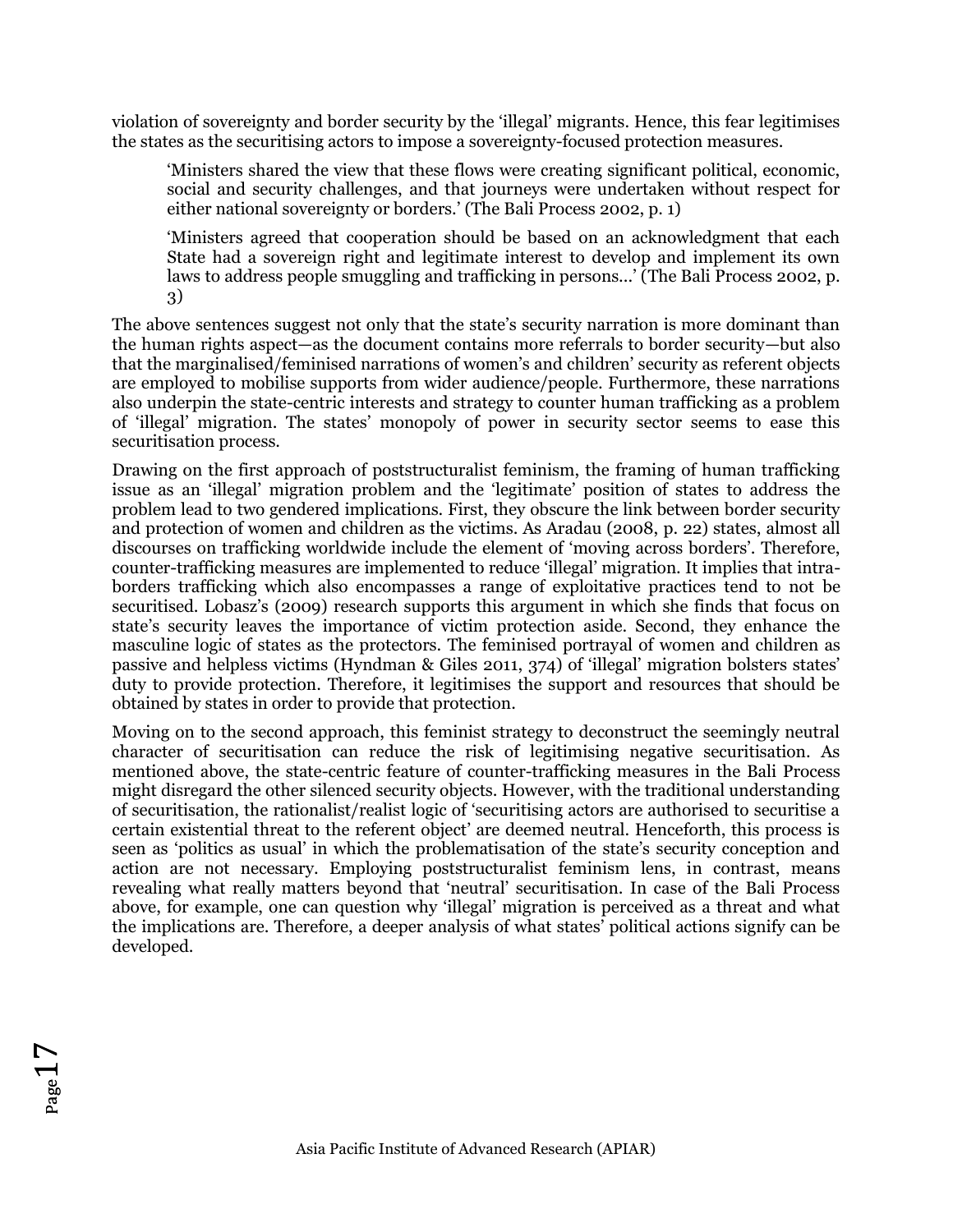### **3.2 Statist and 'Racialised' 'Responsibility-Transfer' Discourse: Structuring the Countries of Migration**

Another dangerous discourse—still linked to the 'illegal' migration discourse—within the Bali Process is the 'responsibility-transfer' narration. The below citation from the Bali Process's declaration asserts the distinction between the countries of origin, transit and destination related to migration:

'Ministers noted that all countries, - including origin, transit and potential destination, should play a part in finding solutions for refugees...' (The Bali Process 2002, p. 4)

While this distinction is useful to provide real explanation about each category's relation and responsibility towards migration, in particular on refugee issues, it also indicates the reluctance of the Bali Process's member countries—which are mostly transit developing countries—to perceive the 'illegal' migration as their problem. Rather, the declaration clearly states that the unwanted migration channels should be prevented by the source countries. Other than these countries, their 'desired' obligation is to 'assist'.

'Ministers urged the international community to assist source countries to address the root causes of the illegal movement…to address the plight of refugees.' (The Bali Process 2002, p. 3)

'…assistance to countries with large refugee populations. Ministers emphasised that consideration should also be given to encouraging more opportunities for legal channels of migration including access to the international labour market.' (The Bali Process 2002, p. 4)

Having these narrations critically examined, I argue that the 'responsibility-transfer' discourse denotes not only the feminisation of source countries as the producer of 'illegal' migrants, but also the racialisation of those countries as inferior than the other categories of countries, by which the 'legal' migration channels are provided. I will further explain this argument by employing both poststructuralist feminism's approaches to securitisation.

I utilise the first approach in deconstructing the state's dominancy in a way that focuses on the problematic state-centric logic itself. The feminisation and the 'racialisation' of the 'responsibility-transfer' discourse is statist as it implies the strategic role of the states to address and provide durable solutions to the issue of 'illegal' migration. However, as has been mentioned earlier, this logic appears to imply the reluctance of the Bali Process's member countries to deal with the issue and relegate it to the source countries, instead—claiming that the 'illegal' migration is not their fault. The dangers of this reasoning are, first, it might legitimise the states' restrictive asylum policy. As Missbach and Sinanu (2011) find, the Indonesia-Australia cooperation in combating people smuggling in the Asia Pacific region reflects the 'real' and discursive position of Indonesia as a transit country for 'illegal' migrants. Indonesia, in this case, maintains its stance that perceives the issue of 'illegal' migration as an Australian problem and therefore, a 'benign neglect' approach is adopted (Missbach & Sinanu 2011, pp. 65-6). This view then leads to the avoidance of taking responsibility of receiving asylum seekers and refugees to the country.

The second danger is regarding the 'racialised' characteristic of the 'responsibility-transfer' discourse. To further comprehend this 'racialisation', I adopt Stern's analysis (2011) on the gendered and 'racialised' European security strategy (ESS). In her research, she finds that in the text of the ESS, the Europe serves as the masculine actor that divides the world in hierarchical order and perceives the 'Other'/the rest of the world as inferior. There are two gendered binary pairs—in which the masculinity-femininity differences are embedded—of this 'The West and the Rest' narration that are related to the Bali Process's case: 1) order-chaos; 2) reason-emotion.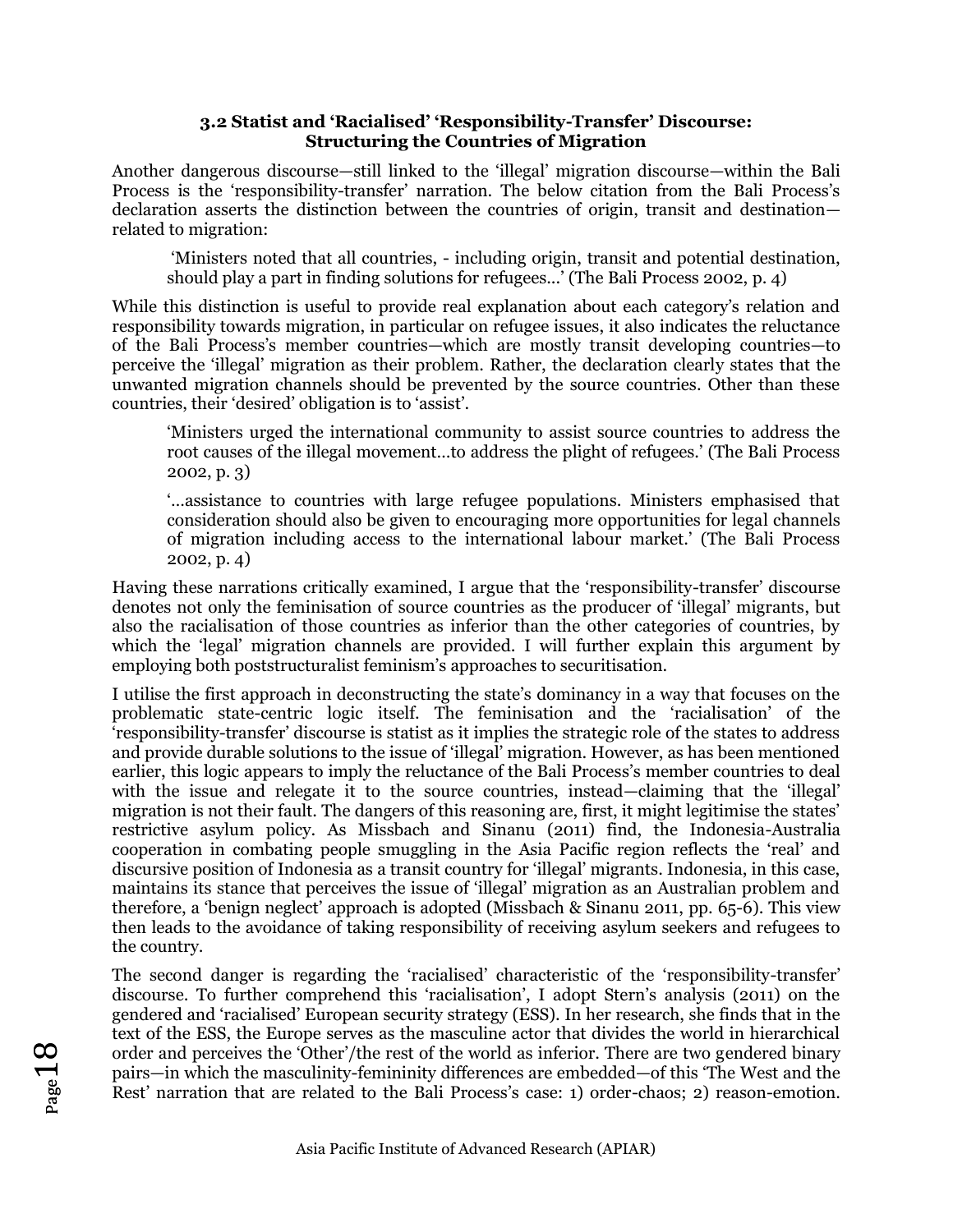The order-chaos distinction in the ESS signifies the success of the Europe in maintaining its own security in orderly manner while 'the Rest', notably the Middle East, is characterised as experiencing chaotic situations; thus, the narration legitimises the Europe's 'assistance' for those countries in resettling conflicts (Stern 2011, p. 37). In a similar vein, the distinctive categories of countries of migration in the Bali Process reinforces a perception that the 'illegal' migrants-producing countries are in chaos and conflicts; hence, they are inferior compared to the transit and destination countries which are 'peaceful'. This inferiority marks the feminised and subordinated source countries. Moreover, due to the chaotic conditions, these source countries should be 'assisted' in order to create safe, 'legal' channels of migration, as have already been created by the Bali Process's member countries in their own regions.

Regarding the reason-emotion distinction, the ESS puts forward a focus on the economic and political development as a key factor to achieve the modern and developed Europe (Stern 2011, 46). This idea further suggests that the governance model that value material and rational (masculine) opportunities offered by the globalisation are more likely to advance the development goals. In contrast, if one is too focused on the emotional (feminine) factors responding the globalisation with fears and scepticism, one might miss the benefits of it. Comparably, the Bali Process also promotes a 'rational' way to respond the 'illegal' migration issue by involving markets and business actors. It is evident in the declaration that 'access to the international labour market' is believed to be a solution to 'illegal' migration problem. 'Outside' the text, the importance of the economic sector is reflected by the Bali Process government and business forum in which the stakeholders commit to consider economic means to combat human trafficking practices (Australia's Department of Foreign Affairs and Trade 2017; Sheany 2017). On the contrary, the emotional ways, although acknowledged, rendered less important. The principle of human rights, for instance, is recognised as an important element and that it should be upheld in the counter-trafficking measures. However, there is no specific commitment outlined in the declaration on how to ensure the human rights protection. Moreover, due to its state-centric nature, the Bali Process excludes the involvement of humanitarian nongovernmental organisations within the anti-trafficking regime (Kneebone 2014, p. 17).

The implications of the above analyses on the negative securitisation are similar to the first theme's discussion. The whole deconstruction of the state-centric feature of the Bali Process allows us to denaturalise the 'transit countries' stance. Feminist view suggests that this category of country is not naturally given, but is rather maintained through a discursive power by relevant actors. It is similar to the constructed view that the masculine ideas of 'order' and 'reason' are more valued and preferred than the feminine accounts of 'chaos' and 'emotion'. By revealing this powerful gendering and 'race-ing' logic, one will no longer take the hierarchical world order and women's (and femininity's) subordination for granted. Henceforth, the negative securitisation can be continuously problematised.

### **Conclusion**

Securitisation has evoked endless debate among the rationalists, realists, positivists and postpositivists in IR discipline. The critiques are mainly about its state-centric character and normative dilemma of legitimising the negative securitisation. In this essay, both points are further discussed through the post-structuralist feminist lenses in IR. By adopting the poststructuralist feminist perspective, this essay argues that the securitisation theory is challenged. This perspective, which focuses on the gender relations through the discourses, enables us to rethink beyond the apparently neutral character of securitisation and its elements. Specifically, two main approaches of deconstructing the statist nature of securitisation logic and denaturalising the political implications of that logic serve as the important toolkit to question the traditional understanding of securitisation, as offered by the Copenhagen School. To support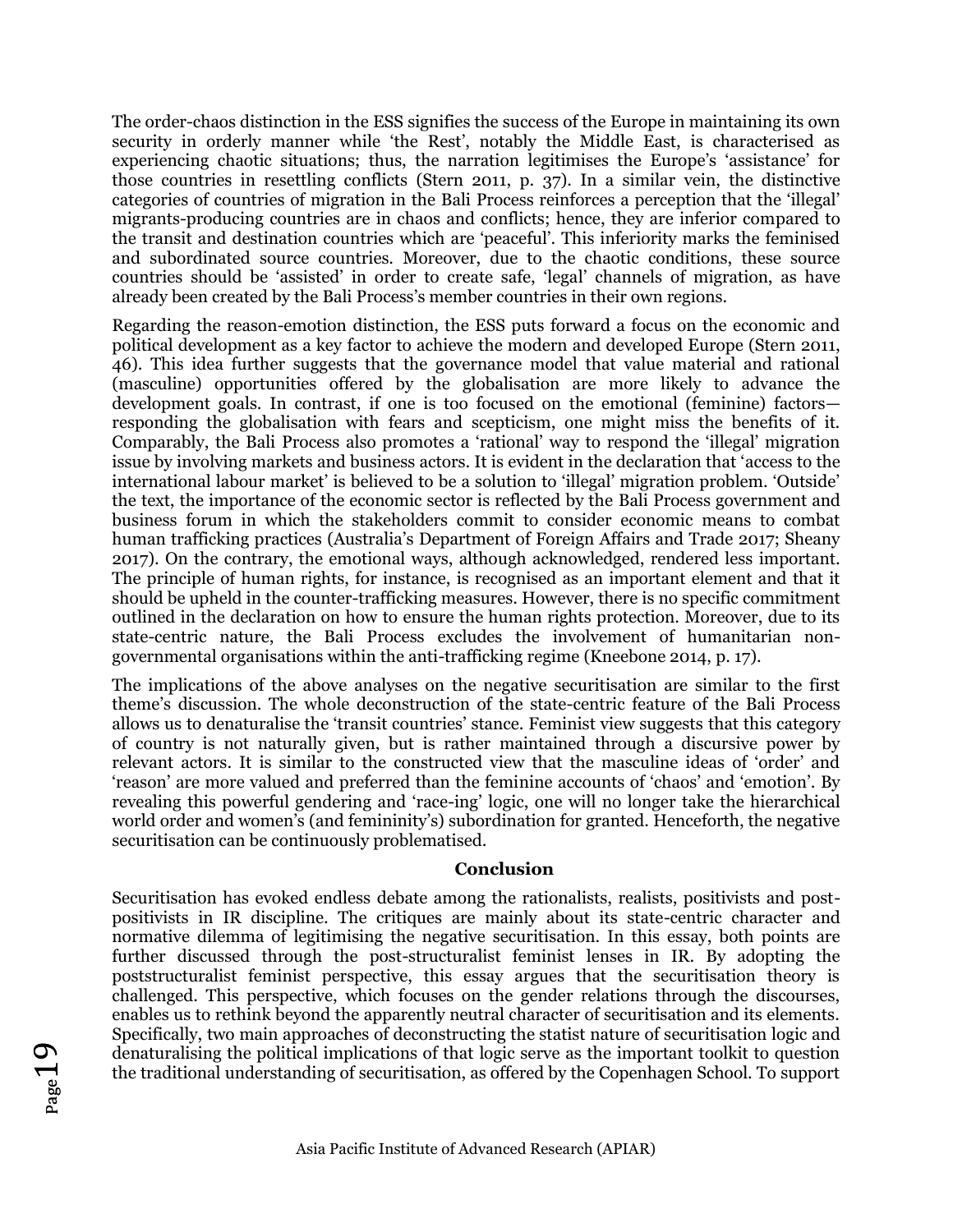this argument, I briefly illustrate the gendered and 'racialised' discourses on the securitisation of human trafficking within the Bali Process.

To conclude, I think it is important to pay attention to the problematic key concepts within the IR discipline. Not only on the securitisation, the feminist theorists, in general, have discussed the gendered character of IR concepts which induces the negative consequences on the future of human race, more importantly the marginalised and subordinated ones. In regard to the securitisation, more conversation between the traditional/conventional understanding and feminism itself should be more encouraged, not only to achieve more advanced theorisations to better understand the current political practices, but also to influence the policy-makers to implement the positive securitisation.

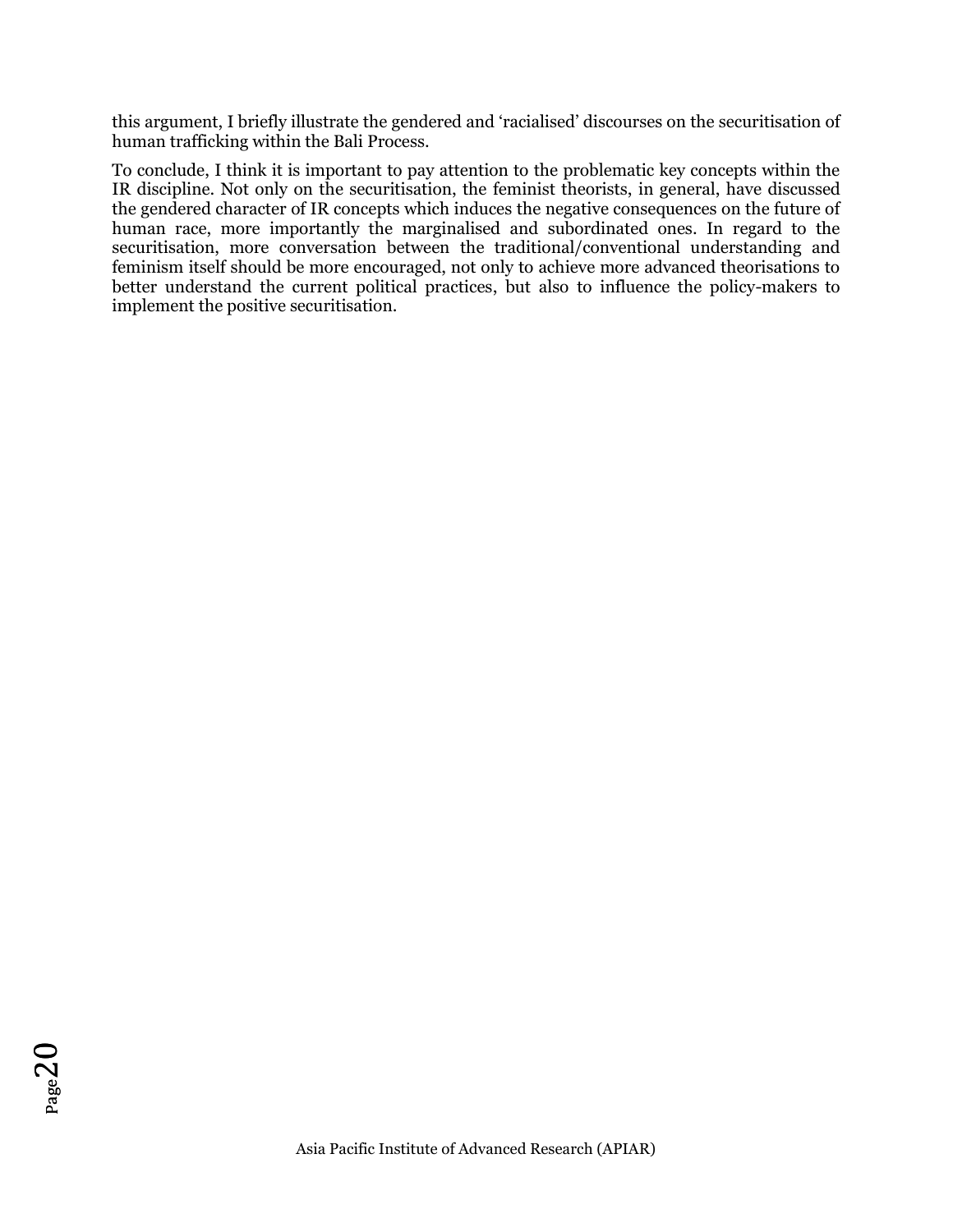#### **References**

- i. Achilleos-Sarll, C., 2018. Reconceptualising Foreign Policy as Gendered, Sexualised and Racialised: Towards a Postcolonial Feminist Foreign Policy (Analysis). *Journal of International Women's Studies*, vol. *19, no.* 1, pp. 34-49.
- ii. Aradau, C., 2004. Security and the Democratic Scene: Desecuritization and Emancipation. *Journal of International Relations and Development*, vol. 7, no. 4, pp. 388-413.
- iii. Aradau, C., 2008. *Problematizing Trafficking in Women: İn The Absence of Security. Rethinking Trafficking in Women: Politics Out of Security*. New York: Springer, pp. 12-39.
- iv. Australia's Department of Foreign Affairs and Trade 2017. *Media release: Bali Process Government and Business Forum on Human Trafficking, viewed 4th June 2018.* [Online] Available at: <https://foreignminister.gov.au/releases/Pages/2017/jb\_mr\_170316.aspx>.
- v. Buzan, B., & Hansen, L., 2009. *Widening and Deepening Security*. *The Evolution of İnternational Security Studies*. Cambridge: Cambridge University Press, pp. 187-224.
- vi. Buzan, B., Wæver, O. & De Wilde, J., 1998. *Security: A New Framework for Analysis*. Colorado: Lynne Rienner Publishers.
- vii. Charrett, C., 2009. A Critical Application of Securitization Theory: Overcoming the Normative Dilemma of Writing Security. *International Catalan Institute for Peace Working Paper,* 7.
- viii. Emmers, R., 2003. ASEAN and the Securitization Of Transnational Crime in Southeast Asia. *The Pacific Review*, vol. *16, no. 3*, pp. 419-438.
- ix. Hansen, L., 2014. Ontologies, Epistemologies, Methodologies. In L.J. Shepherd Ed. *Gender Matters in Global Politics: A Feminist İntroduction to İnternational Relations*. Abingdon: Routledge, pp. 14-23.
- x. Hyndman, J. and Giles, W., 2011. Waiting for What? The Feminization of Asylum in Protracted Situations. *Gender, Place & Culture*, vol. *18, no.* 3, pp. 361-379.
- xi. Ibrahim, M., 2005. The Securitization of Migration: A Racial Discourse. *International migration*, vol. *43, no.* 5, pp. 163-187.
- xii. Kneebone, S., 2014. The Bali Process and Global Refugee Policy in the Asia–Pacific Region. *Journal of Refugee Studies*, vol. *27, no.* 4, pp. 596-618.
- xiii. Knudsen, O.F., 2001. Post-Copenhagen Security Studies: Desecuritizing Securitization. *Security Dialogue*, vol. *32, no.* 3, pp. 355-368.
- xiv. Lobasz, J.K., 2009. Beyond Border Security: Feminist Approaches to Human Trafficking. *Security Studies*, vol. *18, no.* 2, pp. 319-344.
- xv. Missbach, A. and Sinanu, F., 2012. "The Scum of the Earth"? Foreign People Smugglers and Their Local Counterparts in Indonesia. *Journal of Current Southeast Asian Affairs*, vol. *30, no.* 4, pp. 57-87.
- xvi. Runyan, A.S. & Peterson, V.S., 2014. *Global Gender İssues in the New Millennium*. Boulder: Westview Press.
- xvii. Sheany 2017, Government, Business Leaders Commit End Modern Slavery: Bali Process Forum. [Online] Available at: [<http://jakartaglobe.id/news/govt-business-leaders-commit-end-modern](http://jakartaglobe.id/news/govt-business-leaders-commit-end-modern-slavery-bali-process-forum/)[slavery-bali-process-forum/>](http://jakartaglobe.id/news/govt-business-leaders-commit-end-modern-slavery-bali-process-forum/).[Accessed 4th June 2018]
- xviii. Stern, M., 2011. Gender and Race in the European Security Strategy: Europe as a 'Force for Good'?. *Journal of International Relations and Development*, vol. *14, no.* 1, pp. 28-59.
- xix. Stern, M., 2016. Poststructuralist Feminism in World Politics. In J. Steans and D. Tepe-Belfrage (Eds), *Handbook on Gender in World Politics.* Massachusetts: Edward Elgar Publishing, pp. 33- 40.
- xx. The Bali Declaration on People Smuggling, Trafficking in Persons and Related Transnational Crime (The Bali Process), 2002. *Bali Ministerial Conference on People Smuggling, Trafficking in Persons and Related Transnational Crime Co-Chairs' Statement* 26–28 February 2002, pp. 1-4.
- xxi. Vaughan-Williams, N. & Peoples, C., 2010. Securitization Theory*. Critical Security Studies: An İntroduction*. Oxon: Routledge, pp. 75-88.

 $_{\rm Page}$ 21